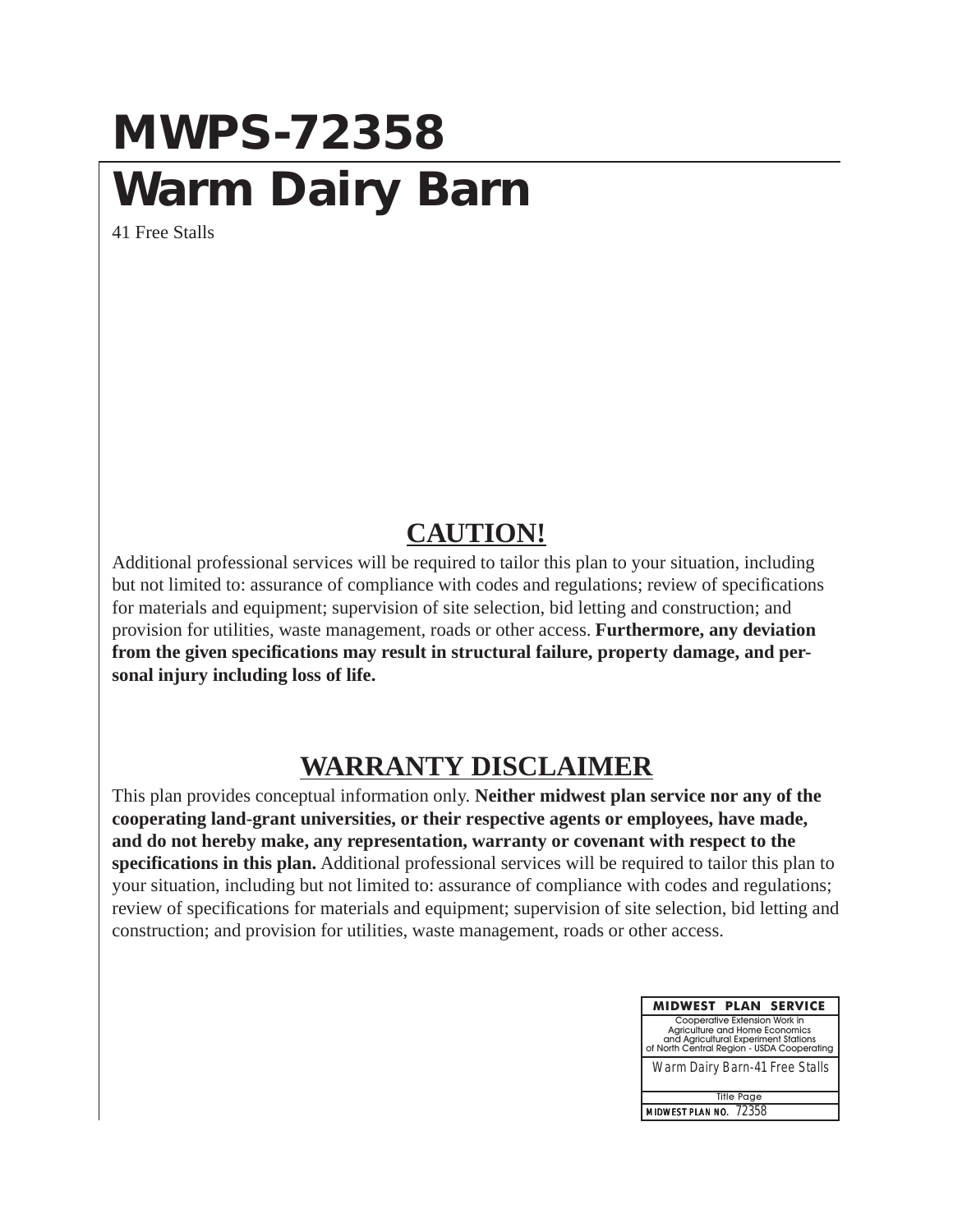

75248 6 similar to page 4 of

5 similar to page 6 of 72357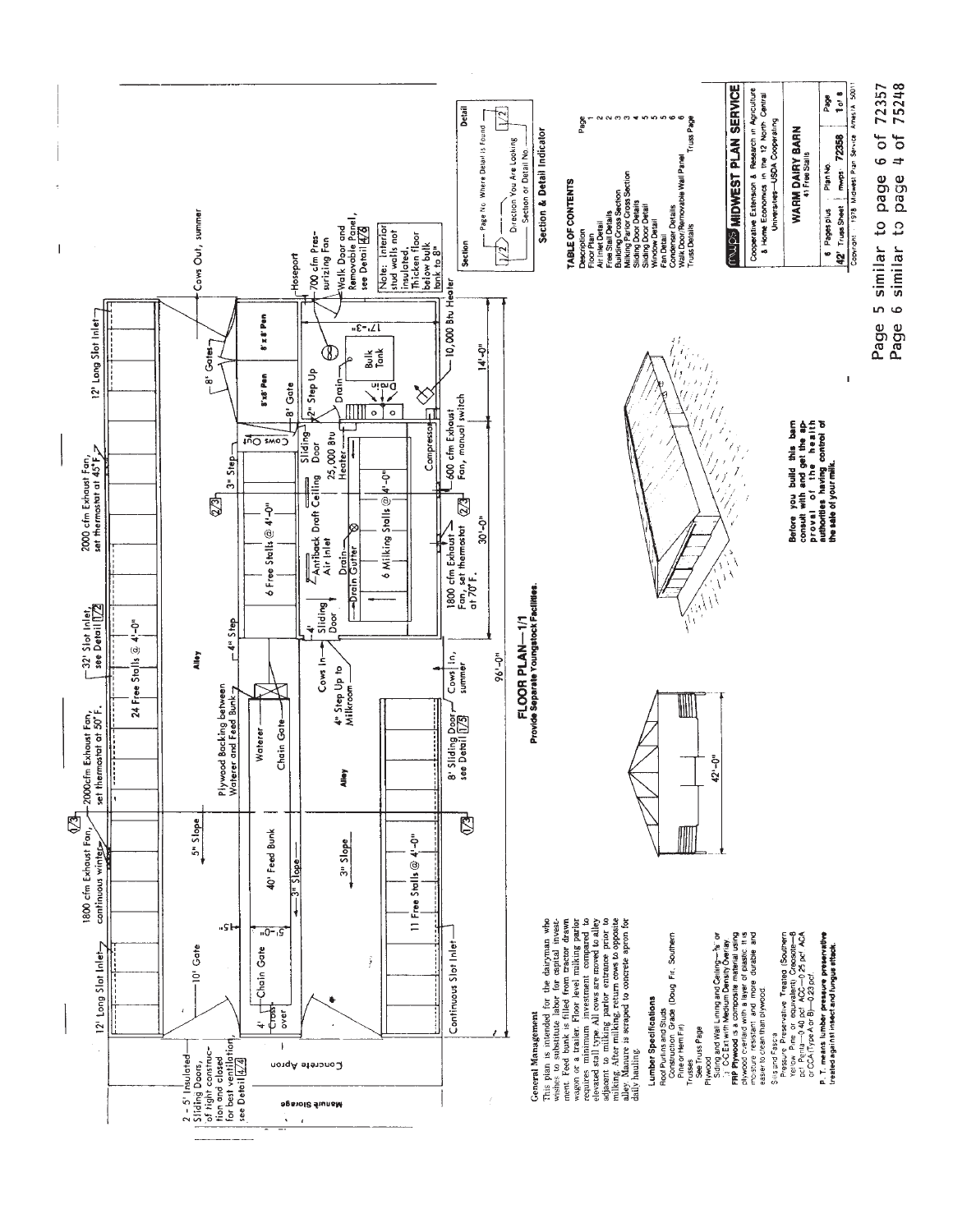

Install eave inlet along both long walls. Install set inlet along the bong wall<br>corrers, along valuing winter winds! Install fans, and 12' of slot inlet alar the<br>corrers, along valing winter winds! Install fans, and 12' of

Hold vent doors and baffles in position with hooks and eyes. Winter: Close eave inlets. Ali air to be drawn in through attic <del>iouvers. Fasten</del><br>slot inlet baffle in "up" position to force cold air across celing.

Slot Opening: W.





Ť

 $\ddot{\phantom{a}}$ 



Ź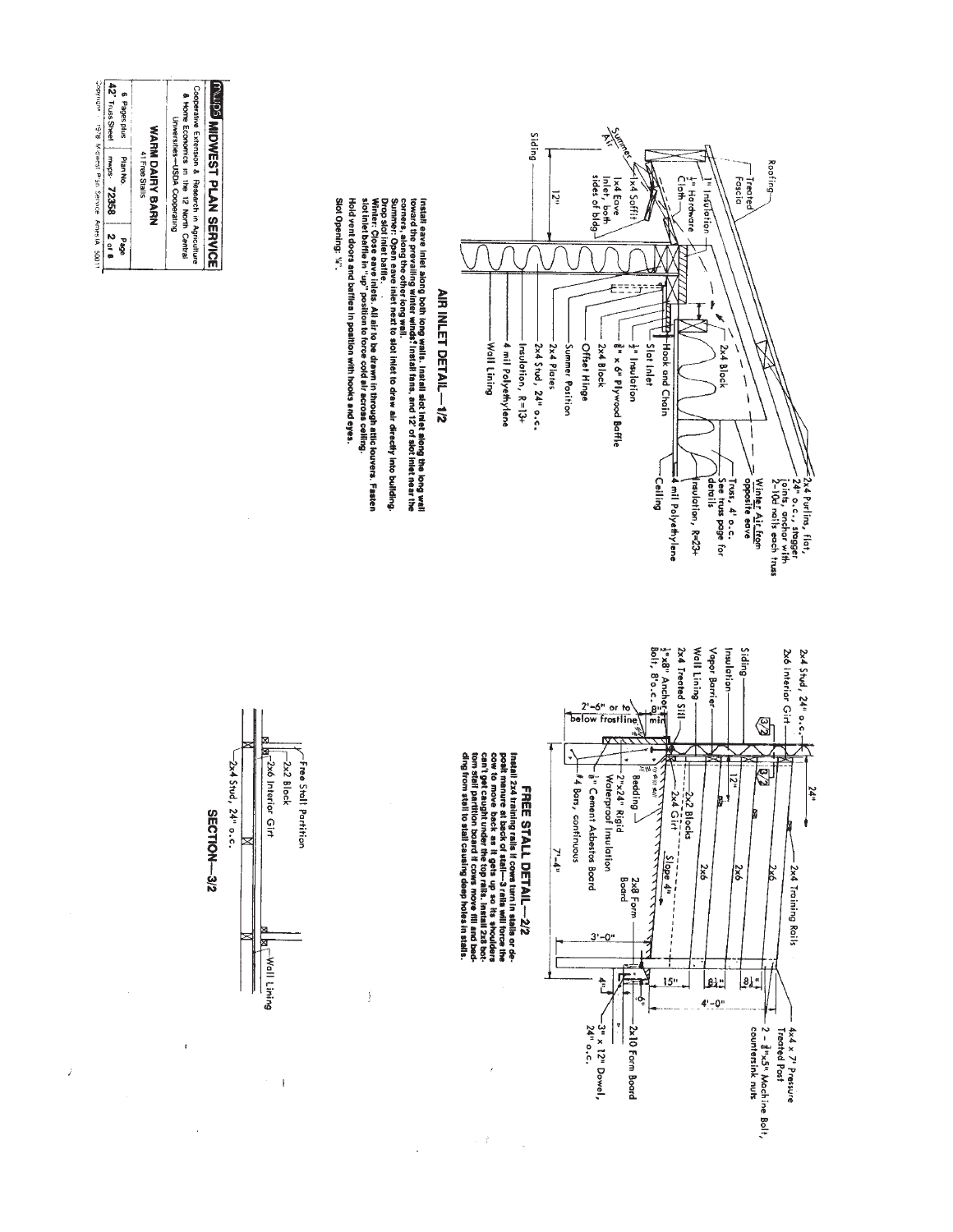

ı

ï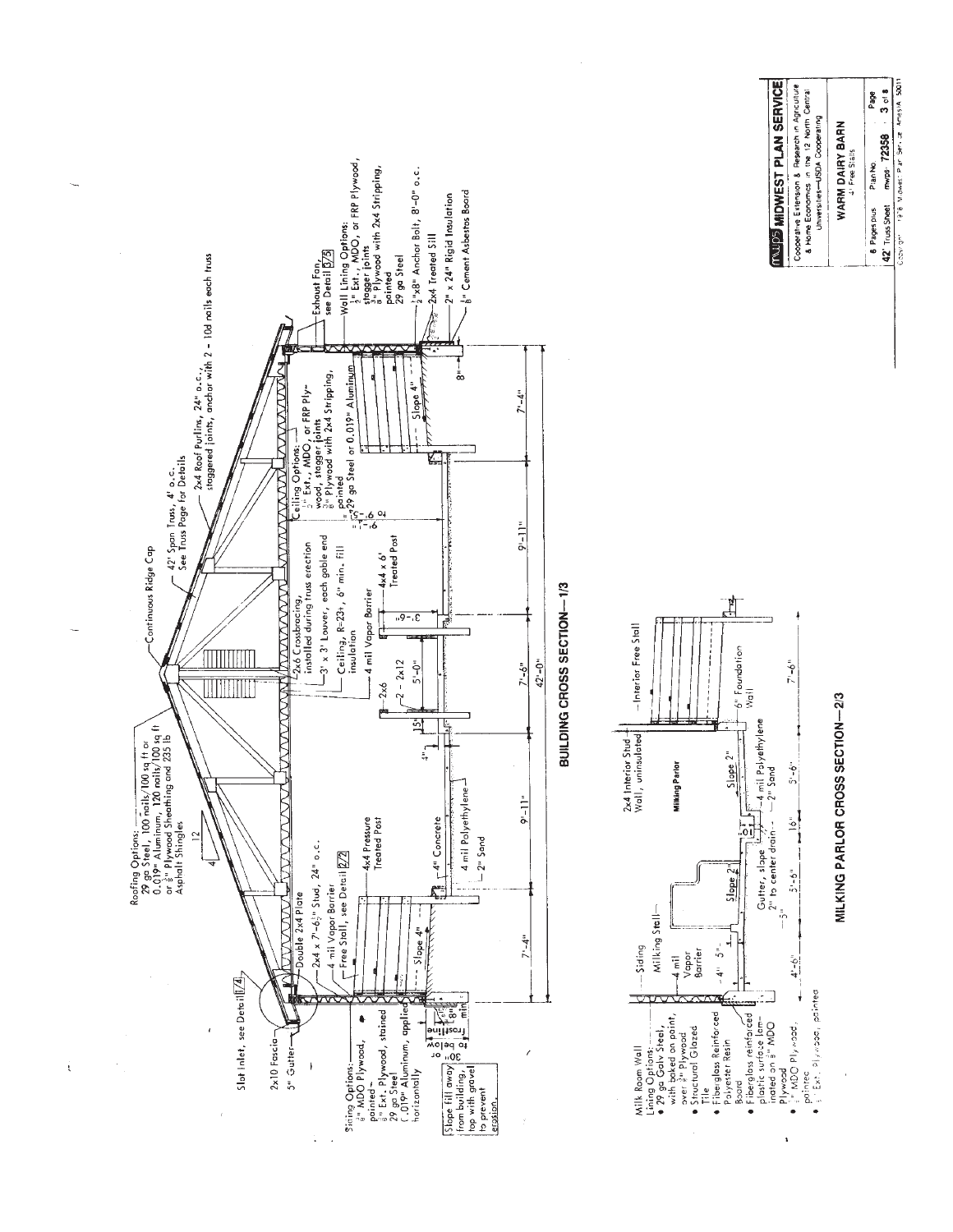

 $\hat{\boldsymbol{\theta}}$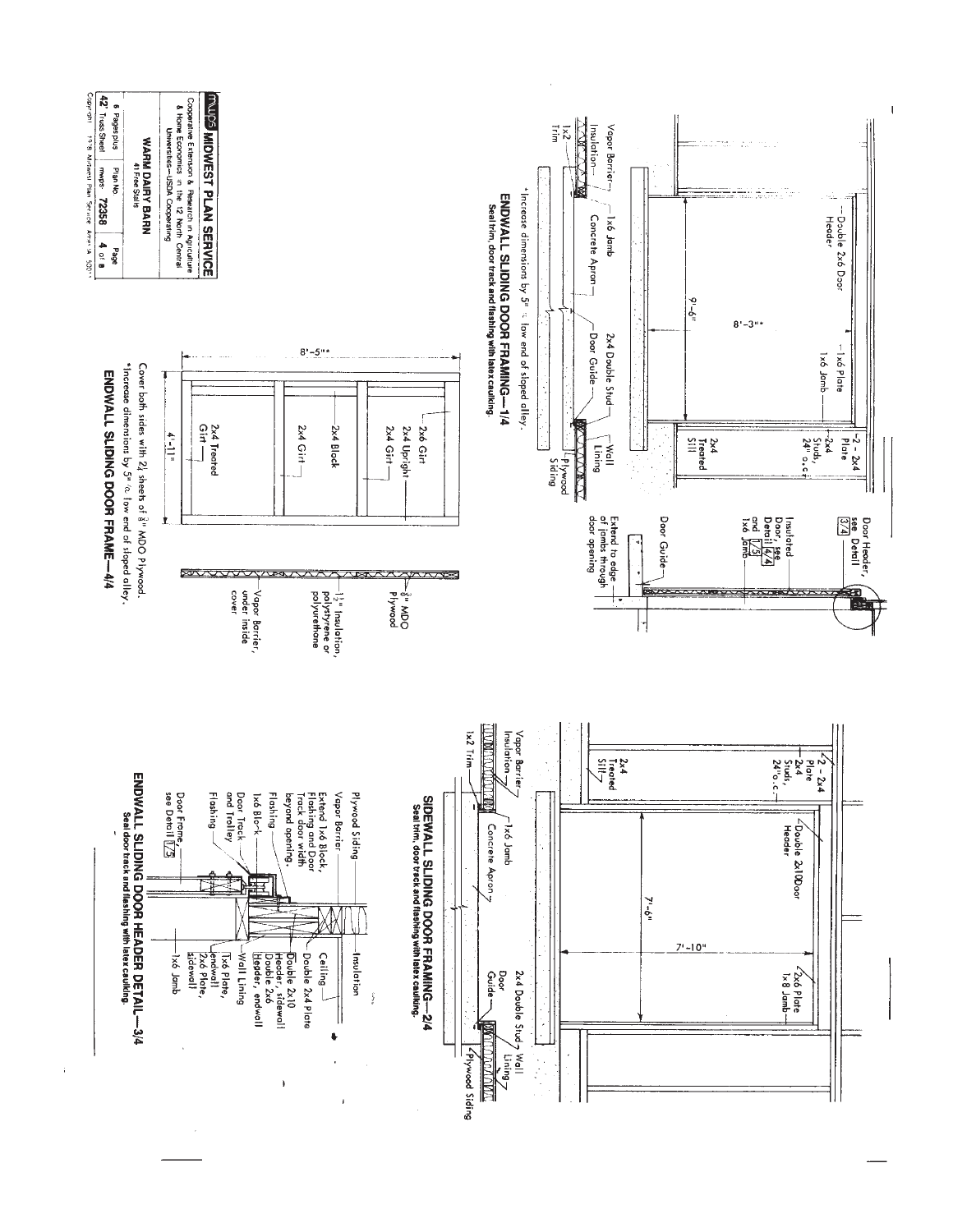

l,

 $\overline{\phantom{a}}$